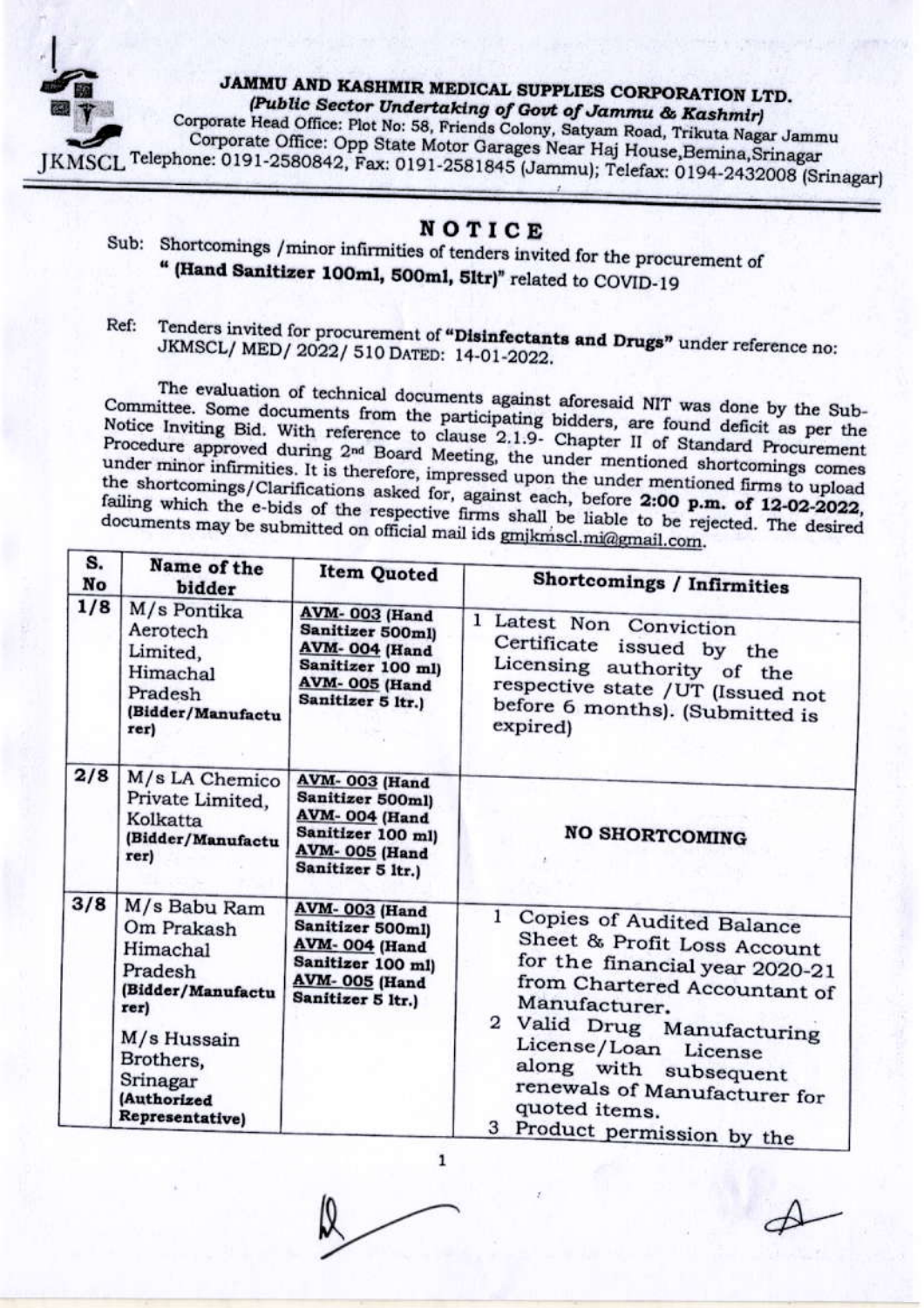|     |                                                                                                                  |                                                                                                                                    | licensing authority for the<br>quoted products of<br>Manufacturer<br>4 Latest Non Conviction<br>Certificate of Manufacturer<br>issued by the Licensing<br>authority of the respective<br>state / UT (Issued not before 6<br>months).<br>5 Valid CGMP as per revised<br>Schedule "M"/ WHO format.<br>6 List of Items (Annexure A)<br>highlighting the items quoted<br>by the bidder mentioning the<br>principal manufacturer of<br>each quoted item. |
|-----|------------------------------------------------------------------------------------------------------------------|------------------------------------------------------------------------------------------------------------------------------------|-----------------------------------------------------------------------------------------------------------------------------------------------------------------------------------------------------------------------------------------------------------------------------------------------------------------------------------------------------------------------------------------------------------------------------------------------------|
| 4/8 | M/s Cyclops<br>Technomed,<br>Srinagar.<br>(Bidder)<br>M/s Hindustan<br>Bio Medical,<br>Haryana<br>(Manufacturer) | <b>AVM-003</b> (Hand<br>Sanitizer 500ml)<br><b>AVM-004 (Hand</b><br>Sanitizer 100 ml)<br><b>AVM-005 (Hand</b><br>Sanitizer 5 ltr.) | The Average Annual Turnover of<br>Original Manufacturer is less than 20<br>crores. Hence cannot be considered as<br>per NIT.                                                                                                                                                                                                                                                                                                                        |
| 5/8 | M/s 3V Shoppe,<br>Delhi<br>(Bidder)<br>M/s Ridley Life<br>Science Pvt.<br>Ltd., Delhi.<br>(Manufacturer)         | <b>AVM-003 (Hand</b><br>Sanitizer 500ml)<br>AVM-004 (Hand<br>Sanitizer 100 ml)<br><b>AVM-005 (Hand</b><br>Sanitizer 5 ltr.)        | <b>NO SHORTCOMING</b>                                                                                                                                                                                                                                                                                                                                                                                                                               |
| 6/8 | M/s Danish<br>Lab, Haryana<br>(Bidder/<br><b>Manufacturer</b> )<br>s.                                            | <b>AVM-003 (Hand</b><br>Sanitizer 500ml)<br><b>AVM-004 (Hand</b><br>Sanitizer 100 ml)<br><b>AVM-005 (Hand</b><br>Sanitizer 5 ltr.) | 1. Letter of acceptance of<br>Terms and conditions of e-<br>NIT duly signed by the<br>bidder.<br>2. Latest GST Return of the<br>bidder<br>3. Name, photograph &<br>specimen signature of the<br>designatedofficer/<br>representative of the Bidder<br>who is authorized to make<br>correspondence with the<br>JKMSCL.                                                                                                                               |

**Contractor** 

×

 $\overline{\mathbf{c}}$ 

 $\sqrt{2}$ 

ł